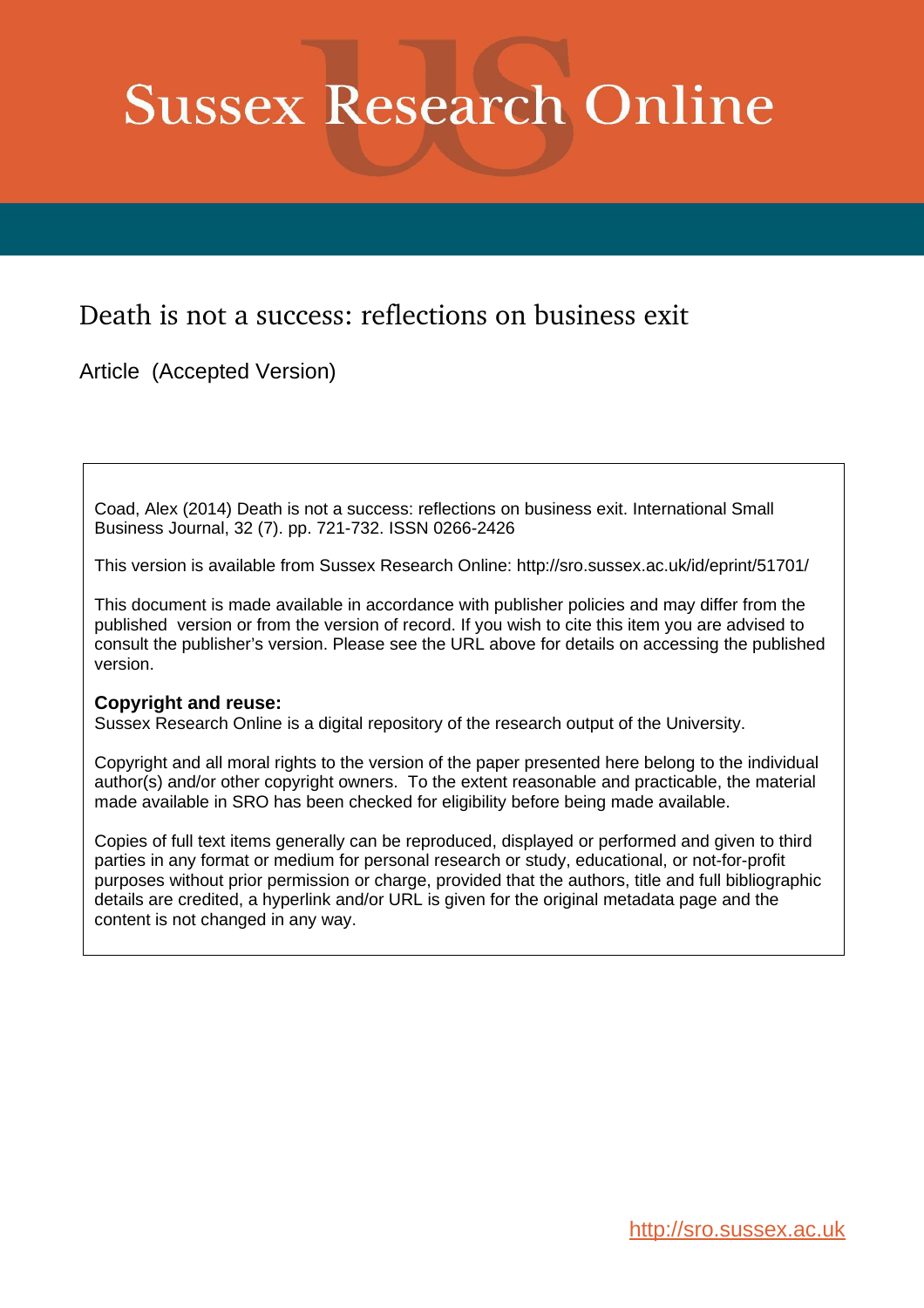This is the final version of an article formally published in International Small Business Journal 2014, Vol. 32(7) 721–732 © The Author(s) 2013 Reprints and permissions: sagepub.co.uk/journalsPermissions.nav DOI: 10.1177/0266242612475104

# Death is not a success: reflections on business exit

Alex Coad a b c

<sup>a</sup> SPRU, University of Sussex, Jubilee Building, Falmer, Brighton, BN19SL, UK <sup>b</sup> Dept of Business and Management, Aalborg University, Fibigerstraede 4, 9220 Aalborg O, Denmark c Ratio Institute, Stockholm, Sweden. email: A.Coad@sussex.ac.uk

**ABSTRACT:** This paper is a critical evaluation of claims that business exits should not be seen as failures, on the grounds that sometimes they correspond to voluntary liquidations, or because they are learning opportunities. This can be seen as further evidence of bias affecting entrepreneurship research – where failures are repackaged as successes. We reiterate that the vast majority of business exits are unsuccessful. Drawing on ideas from the organizational life course, we suggest that business death is a suitable word for describing business closure. Even cases of voluntary 'harvest liquidation' such as retirement can meaningfully be described as business deaths.

**KEYWORDS:** Business exit, failure, Entrepreneurial Exit, learning from failure, closure

**ACKNOWLEDGEMENTS:** I am very grateful to Rie Nemoto and to the Editor (Susan Marlow) and 2 anonymous referees for helpful comments and suggestions. The author gratefully acknowledges financial support from the ESRC, TSB, BIS and NESTA on grants ES/H008705/1 and ES/J008427/1 as part of the IRC distributed projects initiative, as well as from the AHRC as part of the FUSE project. The usual disclaimer applies.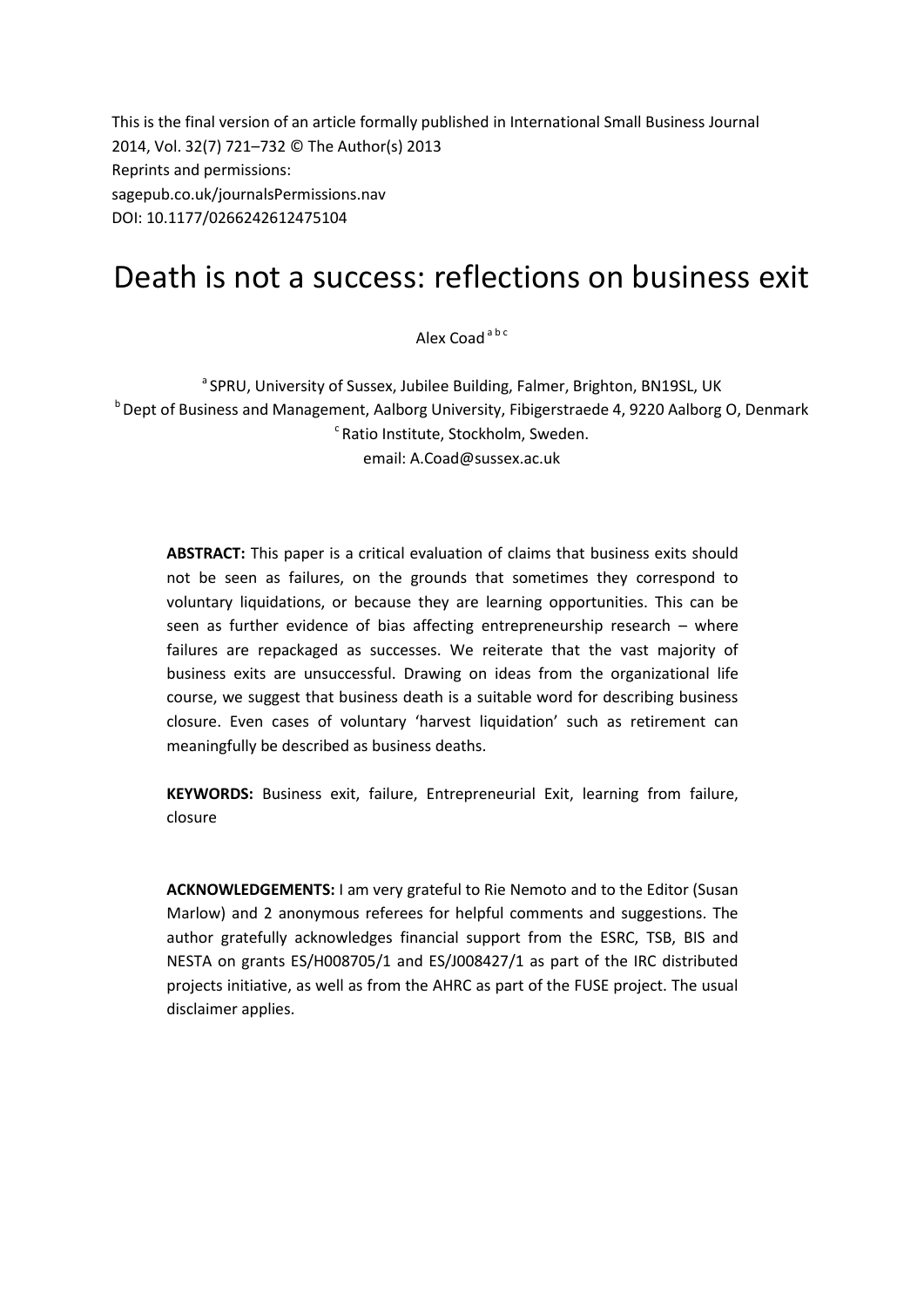## **1. Introduction**

In this short note we investigate recent claims that the binary variable representing business survival/exit is underspecified, and that exits cannot be deemed equivalent to failures because many exits are successes. We suggest that "death" is a better word than "failure" to describe the phenomenon of business exit. Behind this cavil about vocabulary, however, is a schema for understanding closure events – we underline that it is not helpful to consider business exits as successful events.

We begin with a conceptual discussion of types of exit (Section 2) where we claim that business exit always relates to unviable businesses – whether they be 'relatively unviable' when taking into account the entrepreneur's outside options, or 'absolutely unviable' in the economic sense of being unable to cover its costs. Viable businesses that remain in operation even after the entrepreneur leaves (e.g. trade sale or initial public offering (IPO)) are not, in fact, cases of business death, but cases of business continuation. We then discuss the biases in the discussion surrounding business exit, and the trivialization of business closure (Section 3). In Section 4, we argue that business 'death' is an appropriate term for describing business exit (but that business 'failure' is not). Section 5 concludes.

## **2. Types of exit**

To begin with, let us consider the cases of business survival, as depicted in Figure 1. In some cases, such as an IPO or an acquisition involving the sale of the start-up, entrepreneurial exit can be considered to be a success. Brander et al (2010, p4) write that "using exits as a measure of success is standard in the venture capital literature." We would agree that this type of exit should be seen as a success. However, given that our paper is not concerned with entrepreneurial exit, or investor exit, but our unit of observation is the business, we can sidestep this category of events. This kind of successful entrepreneurial exit, according to which the business continues operations but under new management or with new investors, should be conceptualized as a case of business survival, not business exit – because the business survives even though the entrepreneur exits. We suggest, therefore, that this case should not in itself be taken as a counterexample to the maxim that 'all exits are failures' because it is neither a failure nor a business exit. We therefore distance ourselves from the standard approach in the survival literature that considers merger and acquisition (M&A) to be a form of exit (e.g. Schary 1991; Cefis and Marsili 2006; Bhattacharjee et al 2009; Balcaen et al 2011). Although reincorporation and change of legal form may constitute a death and re-birth in the way these events are recorded in some national statistics databases, this is not a meaningful death/rebirth in an economic sense (Harada 2007 p403; Hoetker and Agarwal 2007 p447), and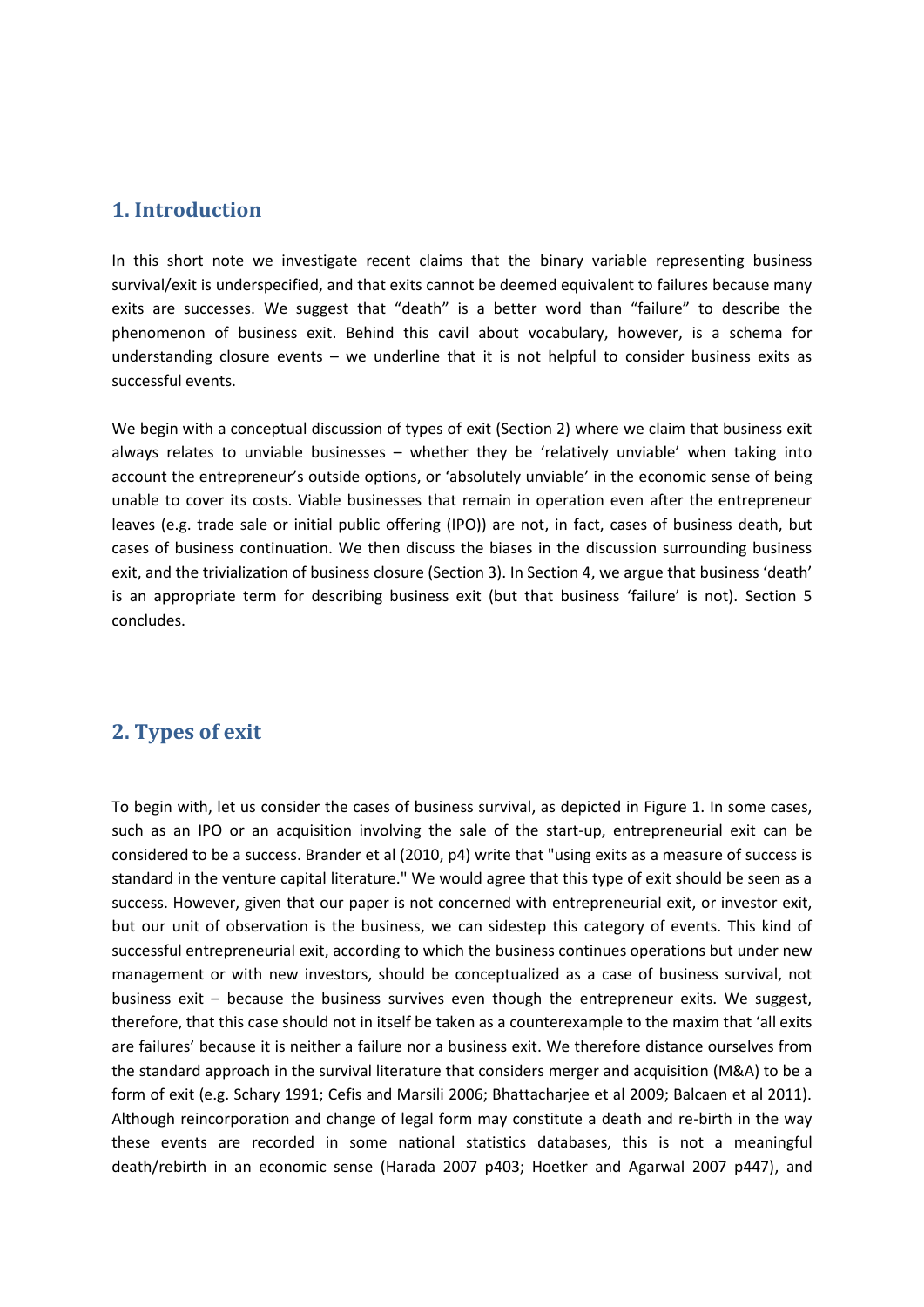statistical offices recognise this and are working on ways of no longer coding a change of legal form as a death and subsequent rebirth. Another type of exit (that is not included in Figure 1) occurs when a firm drops out of a dataset merely because it ceases to report to the database administrators – the firm survives, this is not an exit in any economic sense, but the inadvertent econometrician may treat it as a business exit.<sup>1</sup>

A crucial distinction, therefore, should be made between entrepreneurial exit and business exit, although most cases of business exit will correspond to entrepreneurial exit. In some cases, such as a trade sale or IPO, the business continues operation after the exit of the entrepreneur. In other cases, a portfolio entrepreneur may continue activity despite the death of one of the businesses in the portfolio.

### [FIGURE 1 ABOUT HERE]

The other categories in Figure 1 concern business exit, or business death. Empirical research has traditionally grouped all cases of business exit together into one category, represented by a binary variable (1=exit, 0 = survival, or vice versa). However, recently some scholars have claimed that this empirical strategy is not valid, because it groups together fundamentally heterogeneous groups, and that therefore business exit is underspecified. Business exits can be either successful or unsuccessful (Headd, 2003). Exiting businesses are said to differ according to whether the exit decision was voluntary or involuntary. In the least successful case, the entrepreneur is forced into closure (by the bank or other creditors) because it is not able to generate enough cash flow to continue. In other cases, however, the entrepreneur may engage in voluntary closure if she has better outside options.

Ronstadt (1986, p333) analyzes questionnaire data on 95 ex-entrepreneurs (all of them Babson college alumni) and observes that the majority of exits corresponded to "selling out" (46%) or "liquidation" (43%), with bankruptcy corresponding to 5% of exits (and with the remaining 5% as "unclear"). However, "a majority (61%) of all exits found their entrepreneurial careers to be financially disappointing" (p335). Headd (2003) also distinguishes between successful business closure and failure, after observing that many owners may have closed a business without excess debt, or retired from the work force. After four years, 50% of new employer firms survived, 17% were "closed and successful", and 33% were "closed and unsuccessful" (Headd, 2003 Figure 1). Harada (2007, Table 1) examines the reasons for exit among a sample of Japanese small firms that exited. "Despairing perception of further business" is the main reason in 37.9% of exits, with "aging of the manager" at 20%, "illness or injury of the manager" at 15%, and bankruptcies at 2%. Overall, 39.7% of exits are classified as "economic forced exit" while 60.3% are "non-economic forced exit." Similarly, Watson and Everett (1993, Table 2) observe that only 6% of business discontinuances were outright bankruptcies, in their sample of young Australian businesses operating in shopping centres.

**.** 

 $1$  It may not be possible to identify which firms exit for this reason. One way of facing up to this problem is to ensure that any firm that drops out of the dataset remains absent for at least two periods (e.g. Mata and Portugal 2002, p332).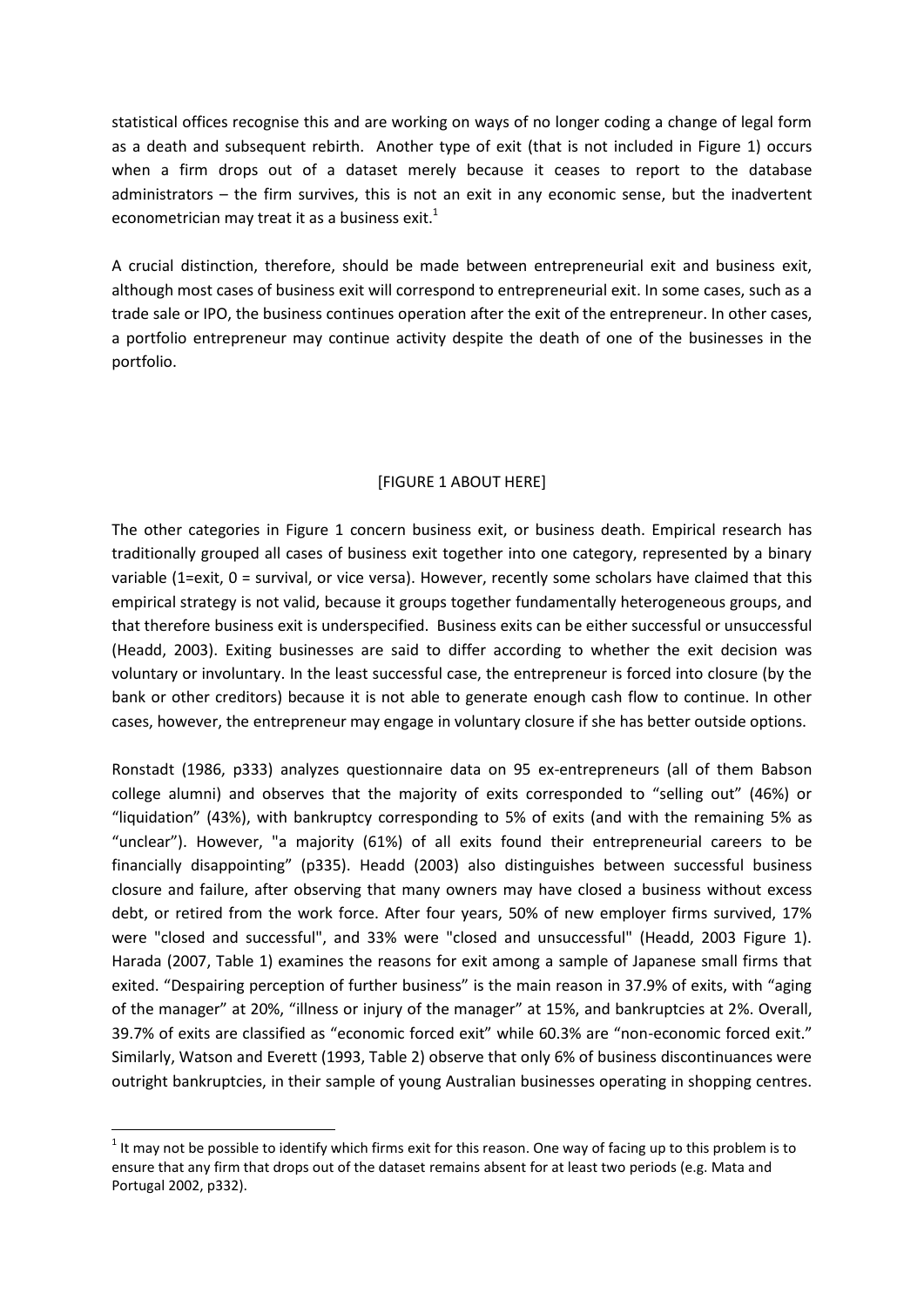Balcaen et al. (2011) analyze 6118 distress-related exits in Belgium, and 41% exit through a courtdriven exit procedure (mainly bankruptcy), 44% are voluntarily liquidated, and 14% undergo M&A.

We argue here that voluntary closure can be characterized as 'relatively unviable' (with involuntary closure being 'absolutely unviable'). We define 'relatively unviable' as the case where the business has failed to be a viable economic entity when the entrepreneur considers her other outside options, even if it generates enough revenue to cover its costs: "If one remains with the current venture, it is because the alternatives are less attractive. ... departure requires only that a superior alternative has become available to the entrepreneur" (Bates, 2005, p345). The business has perhaps played a useful role in the past, but now the opportunity cost of the business remaining in operation is too high to allow it to continue. The business is underperforming and failing to cover its costs, when we also factor in the opportunity costs to the entrepreneur. It is reasonable to expect that entrepreneurs with higher levels of human capital have attractive outside options of finding employment elsewhere if their business performs poorly, and therefore have higher exit thresholds because of their higher opportunity costs (Gimeno et al 1997; Grilli 2011). The business may also be 'relatively unviable' if the entrepreneur has fallen ill and withdraws from the business, because the owner now has other priorities (that is, taking care of her illness).

We define 'absolutely unviable' as the case when a business fails to cover its costs even when we leave aside issues of the entrepreneur's opportunity cost. Our definition of 'absolutely unviable' therefore roughly corresponds to the definition of 'business failure' in Ucbasaran et al (2012, p26): "the cessation of involvement in a venture because it has not met a minimum threshold for economic viability as stipulated by the (founding) entrepreneur."

While involuntary business closure corresponds to bankruptcy, voluntary business closure refers to liquidation, which can be described as either a 'harvest' liquidation or a 'distress' liquidation (Wennberg et al, 2010). Of these two latter outcomes, harvest liquidation is considered to be more successful than distress liquidation. Harvest liquidation corresponds to the liquidation of a successful business, for motivations such as retirement, or perhaps the natural winding-down of projects that had always been thought of as short-term projects (such as the organization of a one-off festival or other such event).

In our view, the distinction between voluntary and involuntary closure is not always very helpful. In particular, self-reported evaluations undertaken by unsuccessful entrepreneurs are likely to be strongly affected by cognitive biases – according to which the entrepreneur wants to paint herself in a positive way to protect her self-esteem. Indeed, one of the most widely-accepted character traits of entrepreneurs is that they are remarkably optimistic (see e.g. Frank, 1988; Hayward et al, 2006; Dawson and Henley, 2012).

Furthermore, many business exits that are classified as voluntary closures would have been classified as involuntary closures had the business closure taken place shortly afterwards. The analogy here would be that of a gambler on a losing streak, who decides to "quit while still ahead" and leaves the gambling table before they have completely exhausted their stock of gambling chips. This kind of exit is neither a clear case of success nor failure – it is a last-ditch attempt to 'snatch victory from the jaws of defeat'. Marlow et al (2011) engage in interviews with the owners of 15 closed and/or failed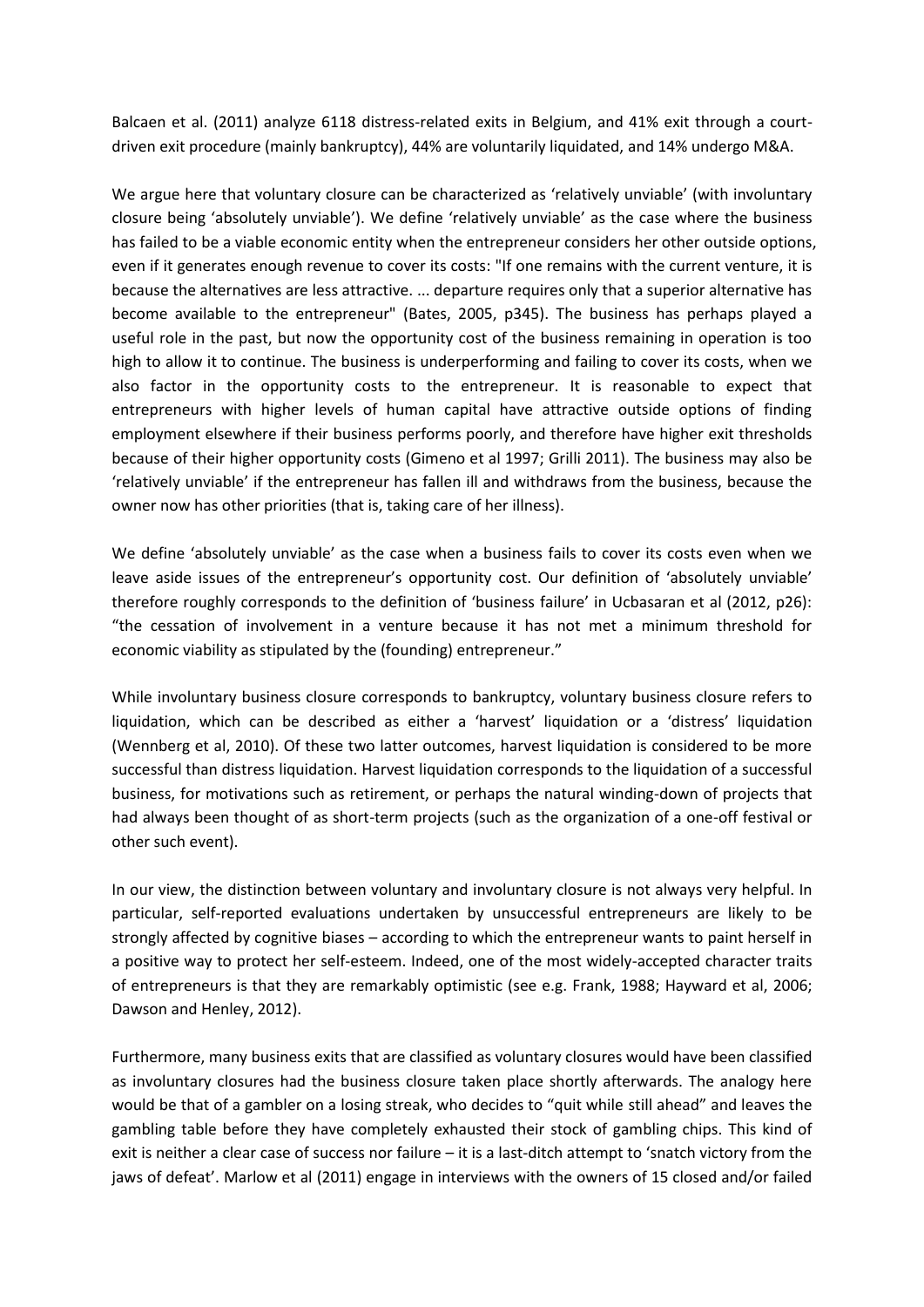businesses and conclude that many voluntary closures are in fact anticipations of inevitable failures (backing up their argument with interview quotes such as "It was voluntary but actually, I had no choice" and "I did it just before the bank did... The bank made it very clear that they were about to pull the plug which meant I couldn't pay the wages so I got there first" (Marlow et al, 2011, p. 4)). As a result, we consider that self-reported data on the success of an exit should be treated with suspicion.

One area in which the distinction between voluntary and involuntary closure may be important concerns the emotional consequences for the entrepreneur.<sup>2</sup> Shepherd (2003, 2009) discusses how negative emotion affects sense-making and coping with failure, suggesting the term 'grief,' in recognition that a firm failure can be considered as a death. However, we underline that grief recovery is a phenomenon that takes place at the level of the entrepreneur, and not at the business level.

## **3. Biases in the discussion of business exit: the trivialization of business death**

The entrepreneur has long been cast in a positive light (Nightingale and Coad, 2013). Back in 1949, Evans noted that:

"*He who makes 'the desert bloom' is often a very colorful person; a study of him in consequence is likely to turn into a romantic product. ... Cold-blooded appraisals of the role of the entrepreneur in economic development are rare: glorification is usual*." G H Evans (1949, p.337, emphasis added).

Politicians also have a long history of looking favourably on small business owners.<sup>3</sup> Favourable bias towards the entrepreneur seems to have increased in recent times, however, corresponding to what has been hailed as the "era of the entrepreneur." Blanchflower and Oswald (1998, p 28) write that "For many commentators this is the era of the entrepreneur. After years of neglect, those who start and manage their own businesses are viewed as popular heroes." Relatedly, Bradley and Roberts (2004, p38) observe that "the contemporary period is the "era of the entrepreneur", in which the entrepreneur is viewed increasingly as a folk hero." In this current zeitgeist, entrepreneurs enjoy enormous public policy support.<sup>4</sup>

**.** 

 $2$  To the extent that failures have negative emotional consequences, they are not considered to be successful events for the entrepreneur.

 $^3$  John Haltiwanger has compiled a fascinating list of quotes by Barack Obama, George W Bush, and other top US politicians expressing considerable admiration for small business owners.

 $^4$  Looking at UK data, Storey (2006: p248) estimates that "the annual total financial support for small business is equivalent to a public expenditure of GBP 7.9 billion . . . To contextualize that expenditure, each year the UK spends more taxpayers' money on small businesses than it spends on the police force". See also Hughes (2008, Table 1) for a breakdown of this figure of £7.9 billion.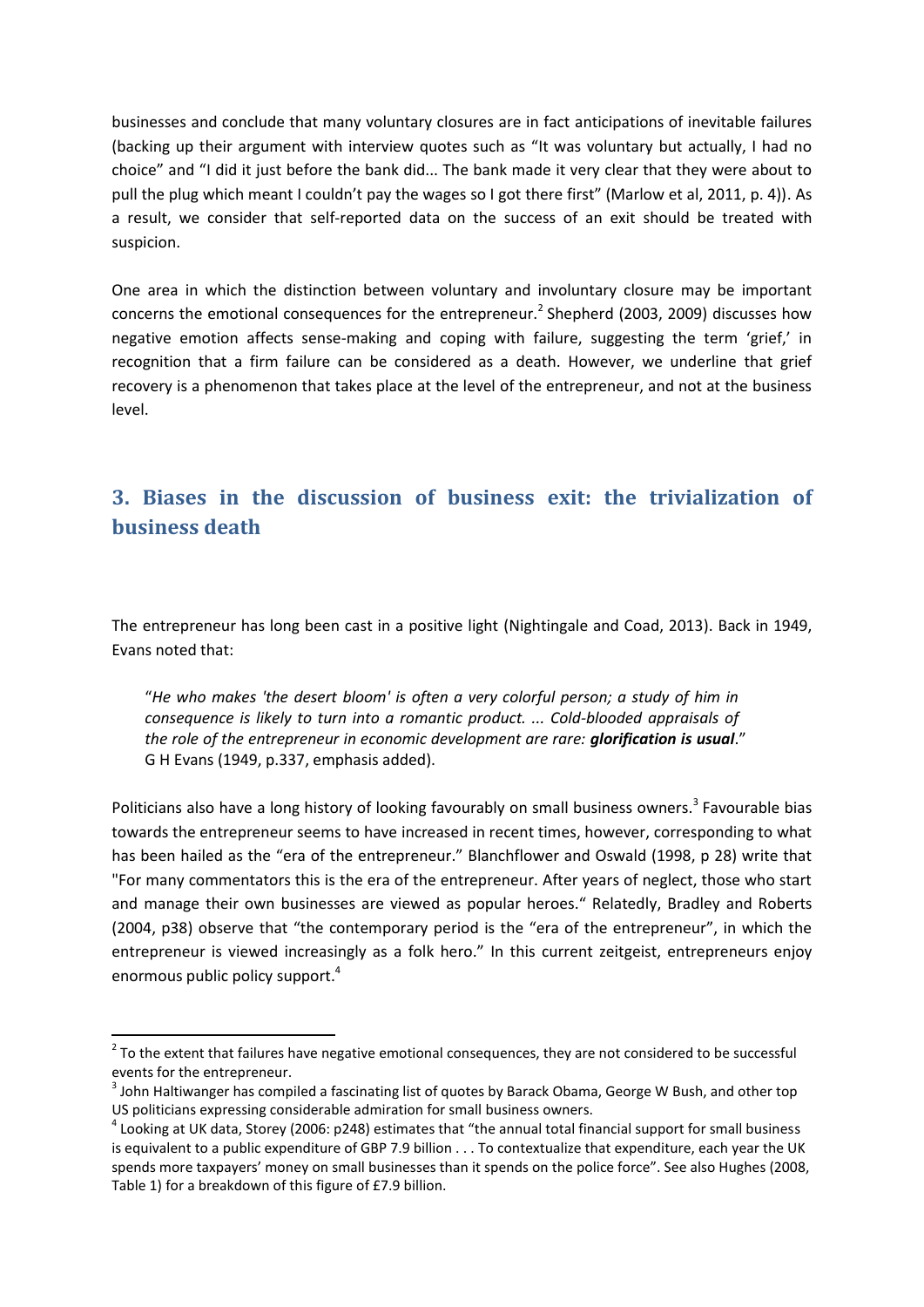One recent trend in the pro-entrepreneurship movement and entrepreneurship policy concerns efforts to liberate unsuccessful entrepreneurs from the 'stigma of failure' that an uncomprehending society has heaped upon them, and to encourage them to start again. Instrumental to this is the need to trivialize business death.

Business failure has been trivialized to some extent by popular anecdotes, usually dating from the distant past. One cheerful quote that periodically pops up is attributed to Henry Ford: "Failure is the opportunity to begin again more intelligently." (This quote is intended for small businesses, of course, and not for other 'irresponsible' organizations such as Enron or Lehman Brothers.) Walt Disney, and Colonel Sanders (of Kentucky Fried Chicken fame), are other examples of failed entrepreneurs that heroically overcame the 'stigma of failure' to have a successful business next time around. Anecdotal evidence, based on old tales from a different economic era, is not a rigorous way for academic research or entrepreneurship policy to proceed. However, in popular discourse, these anecdotes play an important role in trivializing the death of unsuccessful businesses.

Recently, scholars have objected to the terms used to describe business exits as unsuccessful, as if they are pejorative. Bates (2005, p345) laments that: "Value laden terms such as failure and death are often used interchangeably with neutral terms (e.g. exit)," and suggests that the term 'death' be discontinued. This leaves us in a rather absurd and asymmetric situation in which scholars are allowed to talk about the birth and survival of new businesses, but not about their deaths.<sup>5</sup> Figure 2 highlights this biased use of terminology. It appears that scholars are only permitted to use positive terms for entrepreneurs, and not negative ones. $6\,$  We suggest that this 'asymmetric' perspective is incompatible with the sober evaluation of costs and benefits to which scholars should aspire.

Knott and Posen (2005) ask "Is Failure Good?" and conclude in the affirmative. They write that "failure appears to be good for the economy" (p617), that "failed entrepreneurs may be as heroic as successful entrepreneurs" (p617), and that their insights "may lead to policies that stimulate 'beneficial failure'" (p617). In essence, their main findings on the benefits of failure are that exiting firms are so inefficient that their departure increases the average efficiency of surviving firms.<sup>7</sup> In our view, the finding that exit of inefficient firms increases the average efficiency of survivors is not in itself evidence that 'failure is good', but instead it offers support to the notion that 'survival of high-productivity firms is good', or more precisely that 'the absence of low productivity firms is not bad.'

1

<sup>&</sup>lt;sup>5</sup> It would appear that classic texts such as Alfred Marshall's 'trees of the field' analogy (where new firms are likened to young trees that struggle to grow tall and strong, while some succumb along the way) need rewriting in politically correct form, so as not to offend the sensitivities of  $21<sup>st</sup>$  century entrepreneurs (see Marshall, 1961 p263, first edition published 1890).

 $^6$  Note that Storey and Wynarczyk (1996) cleverly avoid the controversial word "death" by writing about the "survival and non-survival" of new businesses.

<sup>7</sup> To be precise, they claim to identify three effects: a *selection* effect, a *competition* effect and a *spillover* effect. The selection effect has been described above. The competition effect, we argue, relates to entry rather than exit – the competition effect would presumably be even larger if there was no exit (because there would be a larger number of active competitors). The spillover effect is questionable, we argue, because their measure of spillovers does not accurately capture the concept of the specific benefits offered by failing firms (alone) to survivors – instead it is merely a measure of accumulated industry output – "we assume that spillovers are a function of the cumulative activity of all firms in the market" (p623).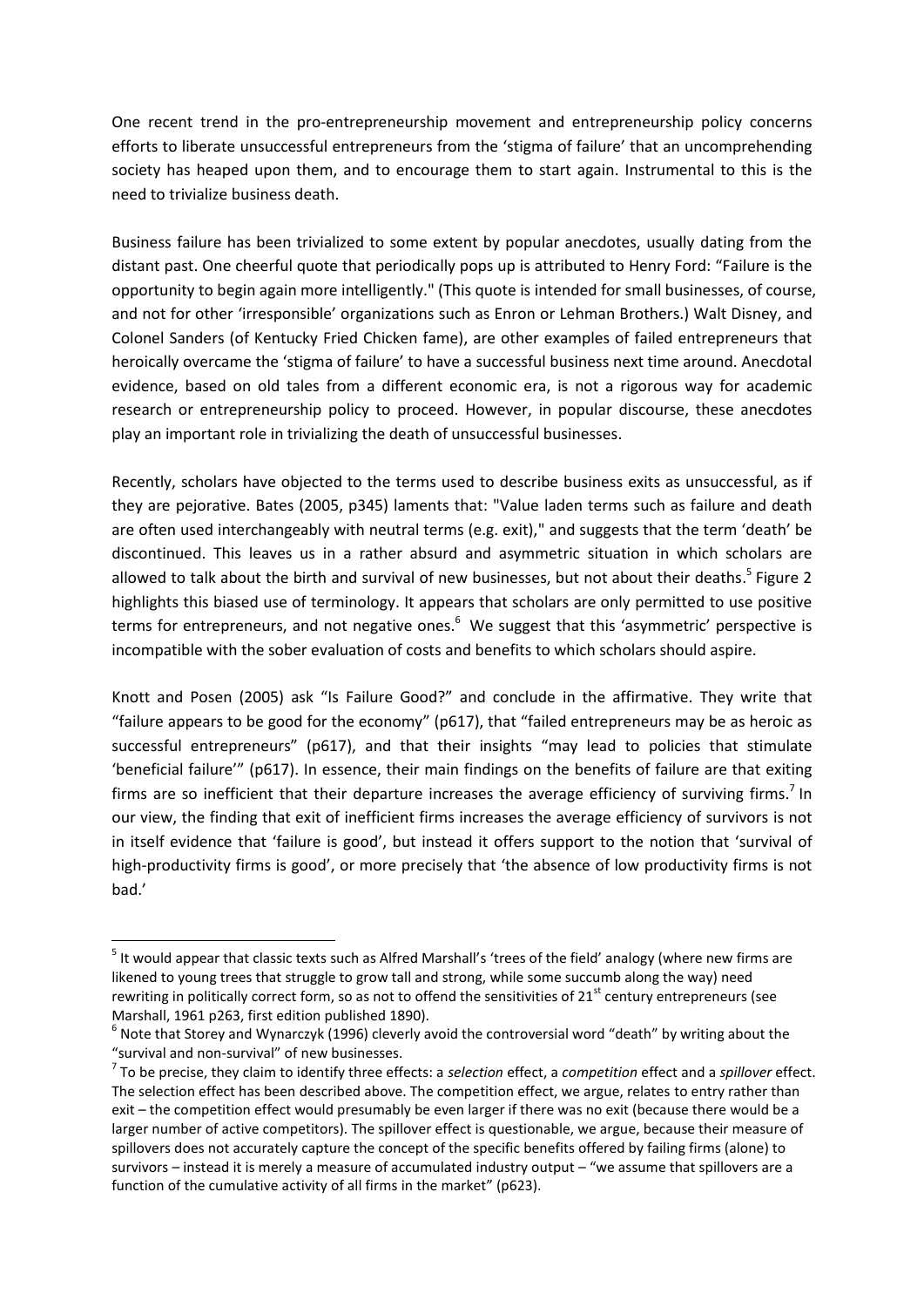#### [FIGURE 2 ABOUT HERE]

We consider it to be a dangerous trend in entrepreneurship research to consider business closures as successes. We are heading towards a situation in which the entrepreneur will be glorified to the extent that even her failures must be considered to be successes. In our view, if we continue spreading the message that entrepreneurs are welcome to fail, and start again, then the economic consequences could be severe.

One way in which business closures have been revamped as success stories is to repackage them as learning opportunities. The economic model behind this type of learning is called 'Jovanovic learning' or 'passive learning', after Jovanovic (1982).<sup>8</sup> The model suggests that entrepreneurs start up their business without knowing their true, time-invariant, individual-specific level of business skill or productivity level, and it takes time to observe whether they are viable entrepreneurs or not.<sup>9</sup> Starting a business is therefore necessarily a process of exploration. On this theme, Bates (2005, p350) writes "These entrants have paid to take a look; if the resultant learning experience is valuable, closure is apt to be successful." In our view, when an entrepreneur learns that she is a low quality entrepreneur, this is not a success story. If anything, it is a failure. Learning from failure may have some advantages (if the evidence were to show that learning is economically valuable), but it should be called 'learning from failure' and certainly cannot be called 'learning from success'. Therefore, the closure event can only be seen as a failure rather than a success. Furthermore, whether or not there has been any economically significant 'learning from failure' cannot be assumed outright, but it is an empirical question requiring careful examination.

Jovanovic learning assumes that individual entrepreneurs have fixed skill levels over their lifetimes, and struggle to learn about their inherent talents. Hence, in this Jovanovic learning framework, individuals who have "paid to take a look" and observed that they are unsuccessful should not reenter, because they now know that they do not have the business skills required for success. A worrying trend in entrepreneurship research is first of all to characterise business deaths as successful learning events, and furthermore to justify (and subsidize) re-entry of unsuccessful entrepreneurs on the grounds that their previous business experience was a success!

One useful analogy for understanding new business outcomes is the lottery model (Storey, 2011), which constitutes a randomized benchmark or null hypothesis against which entrepreneurial learning from failure can be understood. Entrepreneurs buy a lottery ticket (business start-up), confident that their chances of winning are 'above-the-odds', but having little control over outcomes, and most will fail while a few will enjoy remarkable success. The winners will figure prominently in the press, while the losers will be largely ignored. In the lottery model perspective, the fact that some lottery winners will win the lottery after losing the previous week does not in itself suggest that failing the lottery has any benefits, or that it is possible to learn from past mistakes to better

 8 See also the discussion in Audretsch et al, (2004).

 $^{9}$  The Jovanovic model has been extended to the case of 'active learning' (Ericson and Pakes, 1995) where  $$ applied to the context of entrepreneurs – one might consider that entrepreneurs can make investments to improve their idiosyncratic productivity level, for example through learning (Harrison and Leitch, 2005; Cope 2003, 2005).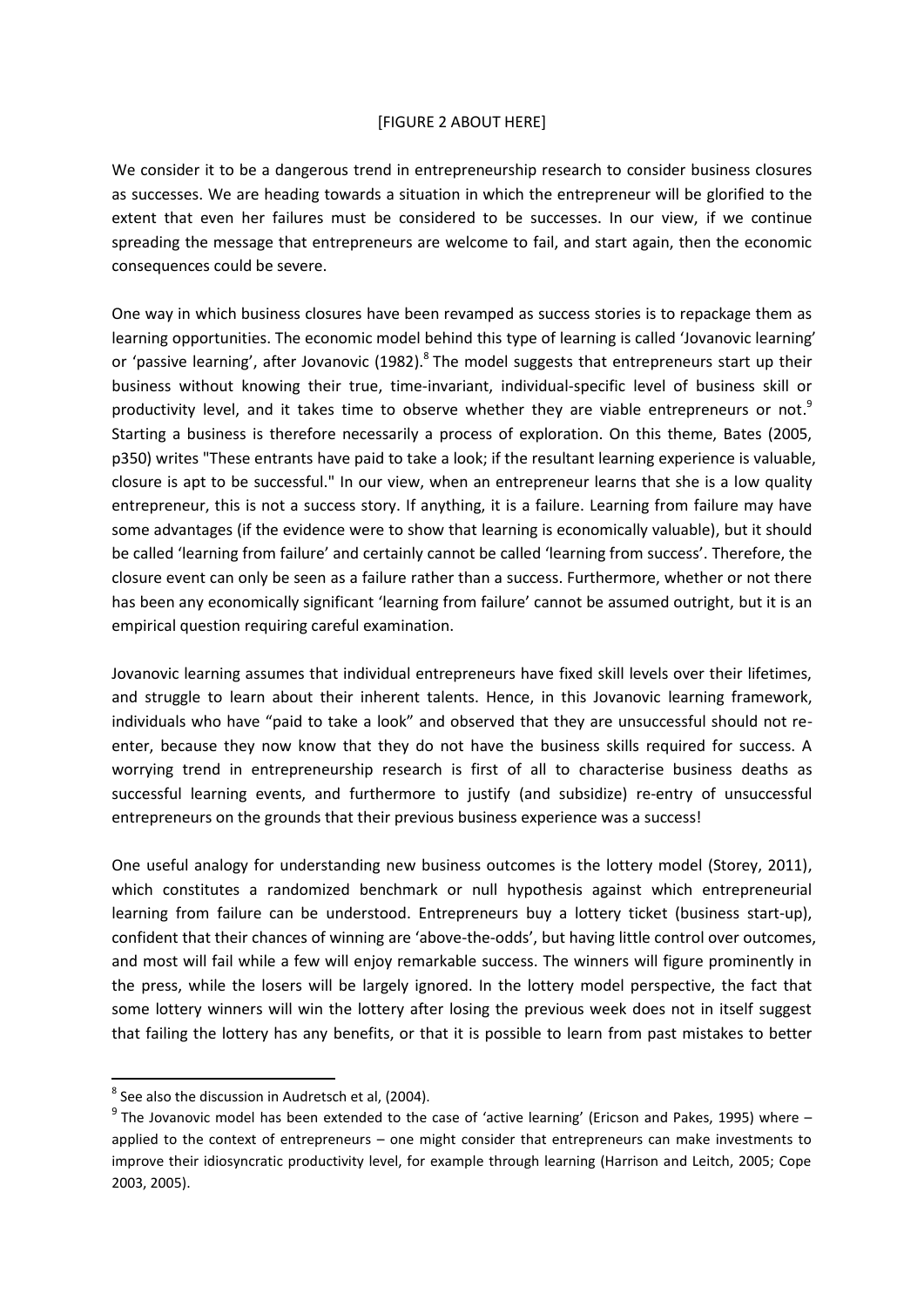play the lottery. Furthermore, in relation to Jovanovic learning, buying a lottery ticket that is then observed to lose cannot be considered to be a successful learning event. The lottery model of business performance can be extended from being a game of pure chance, to other games of chance where there is an element of skill (such as poker or blackjack) – the key issue in the analogy, however, is that there is a predominant role of chance (Storey, 2011; Coad et al, 2013).

The possible existence of learning effects after previous business failure does not have strong empirical support. The crucial question regarding learning from failure is whether there is evidence of increased performance after failure, with gains large enough to offset the losses, when comprehensive representative data is analyzed. Of course, learning from failure should be analyzed not from anecdotal evidence from ex post success stories (such as Henry Ford and Walt Disney, whose success after failure is not inconsistent with the lottery model shown above, because sometimes gamblers win the lottery after having previously lost) but from large-sample evidence, covering both successes and failures, and covering a recent time frame. Entrepreneurs who were previously unsuccessful (who have allegedly experienced learning from failure) should be compared to an appropriate control group of new entrepreneurs who have no entrepreneurial experience. Prior business experience, and learning from failure, should be distinguished from confounding factors such as industry experience and start-up size.<sup>10</sup> The available evidence on prior business experience, and learning from failure, does not find that prior business experience improves subsequent business outcomes (Metzger, 2006, 2007; Nielsen and Sarasvathy, 2011; Frankish et al 2012). Oosterbeek et al (2010) apply rigorous econometric analysis to evaluate the impact of a leading entrepreneurship education program on college students' entrepreneurship skills and motivation, and observe that while there is no significant effect on students' self-assessed entrepreneurial skills, the effect on their intentions to become entrepreneurs is negative. (These non-significant results for learning after failure should not be taken lightly, considering the publication bias against non-significant results.) The empirically-observed lack of entrepreneurial learning from prior failure can be explained in terms of a lack of opportunities for reinforcement learning in the context of fundamentally heterogeneous business opportunities (Haleblian and Finkelstein, 1999; Muehlfeld et al, 2012), coupled with overoptimism and cognitive biases on the part of entrepreneurs (Frankish et al, 2012).

## **4. Death: the suggested term for business exit**

**.** 

In this section we argue that 'death' is an appropriate term to describe business exit. We begin by discussing some shortcomings of the term 'failure', before explaining why we prefer the term 'death'.

 $10$  The analogy for start-up size would be that entrepreneurs who failed previously buy more lottery tickets next time round, in the hope of improving their chances of success. If they are successful, this does not constitute evidence of learning from failure, but simply that they improved their chances of success by buying more lottery tickets.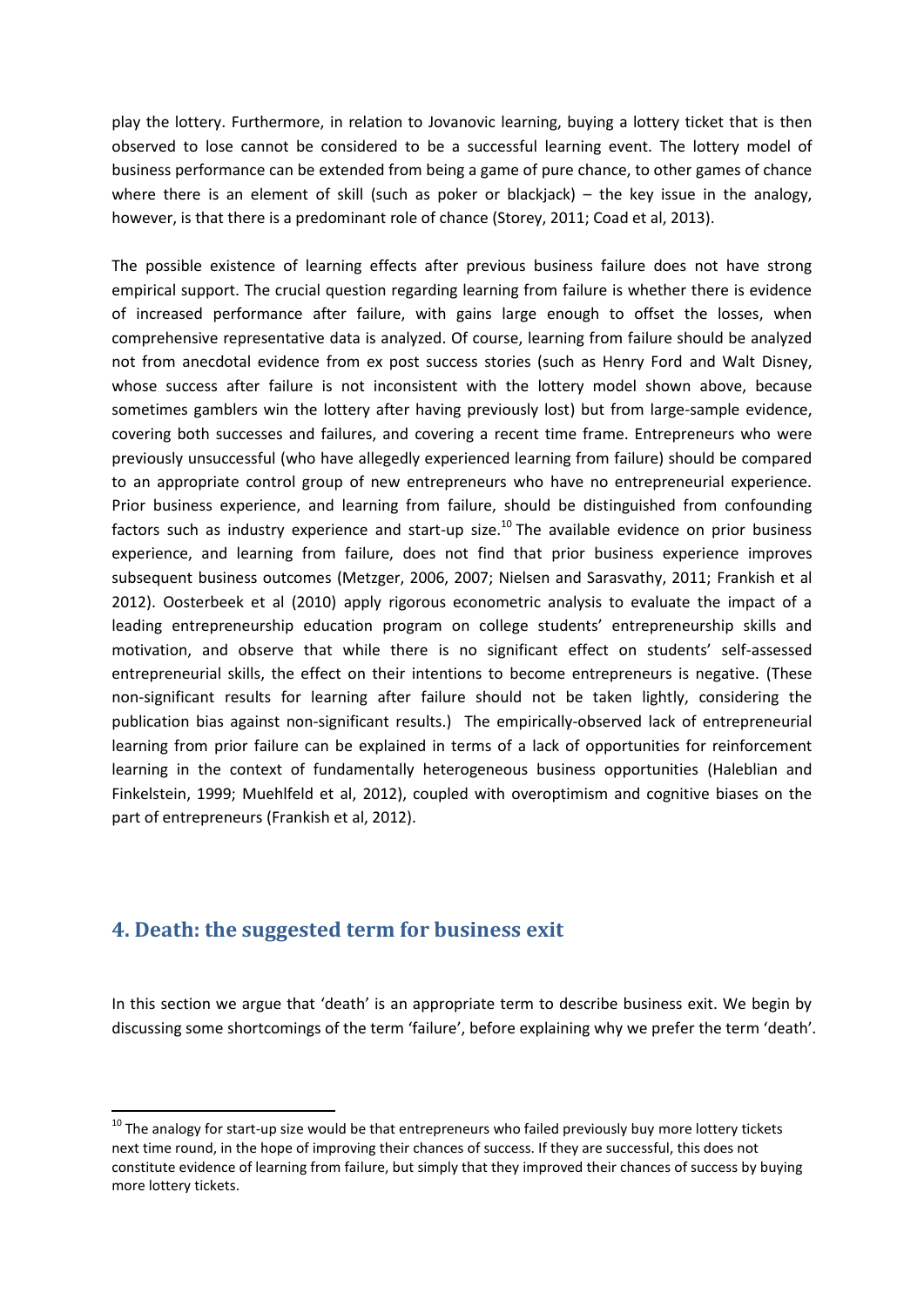## **4.1 Why 'failure' is not a good term**

We argue that 'failure' can indeed be taken to be a pejorative word because it implies that everything that happened during the life of a firm was futile. A firm that is characterized as a failure will be viewed as a failure for the whole of its previous existence. Although the term 'death' of a firm is consistent with the perspective that 'it was good while it lasted', the word 'failure' implies that the firm's entire existence was a meaningless waste of time. For example, the failed Japanese templebuilding firm Kongō Gumi, founded in 578, was for a long time the world's oldest continuously ongoing independent company, before it went into liquidation in 2006. It does not seem appropriate to characterize the 1400-year existence of this firm as a failure, because in many ways it was a remarkably successful business. It can be anticipated that all firms currently in existence will exit the market at some point, whether it be from poor management or just bad luck. Does this mean that all of our economic activity will ultimately prove to be a failure? That is an unnecessarily pessimistic perspective.

Humans are born, live their lives, and then die. An entrepreneur on her death-bed need not admit that her life was a failure. It would be bad taste to start talking of someone as a 'failure' at their funeral, because many of the events undertaken during their lifetime will be considered as valuable and widely appreciated. However, the term 'death' does not contradict the view that the activities undertaken during their lifetime were successful.

Nonetheless, we anticipate that the word 'failure' will continue to be used, at least to describe certain aspects of a defunct firm (i.e. the unsuccessful economic performance rather than its possible successes in other dimensions such as owner's well-being and social relationships), mainly because the word is convenient and widely understood. For example, the phrase "learning from failure" cannot easily be replaced with a substitute ("learning from death" is rather awkward, "learning from unsuccessful experiences" is rather long, and "learning from success" would be entirely misleading).

### **4.2 Business death as a politically-correct term**

We argue, in contrast to Bates (2005), that death is not a 'value-laden' or pejorative term that denigrates the efforts of entrepreneurs. The dead are rarely held in contempt simply because they died. Instead, death is a word that meaningfully describes the terminal stage in a business' life course; it constitutes a clear dissolution of activity. Death occurs when a firm has outlived its particular purpose and ceases to operate.

An advantage is the term death is that the voluntary or involuntary nature of the death is largely irrelevant. While terms such as 'rational' suicide exist (Chen et al, 2012), and this might somehow be construed as a 'successful exit', we are all agreed that a suicide counts as a death. Even in those cases where voluntary death (i.e. suicide) occurs, this is never taken as a sign of success, but is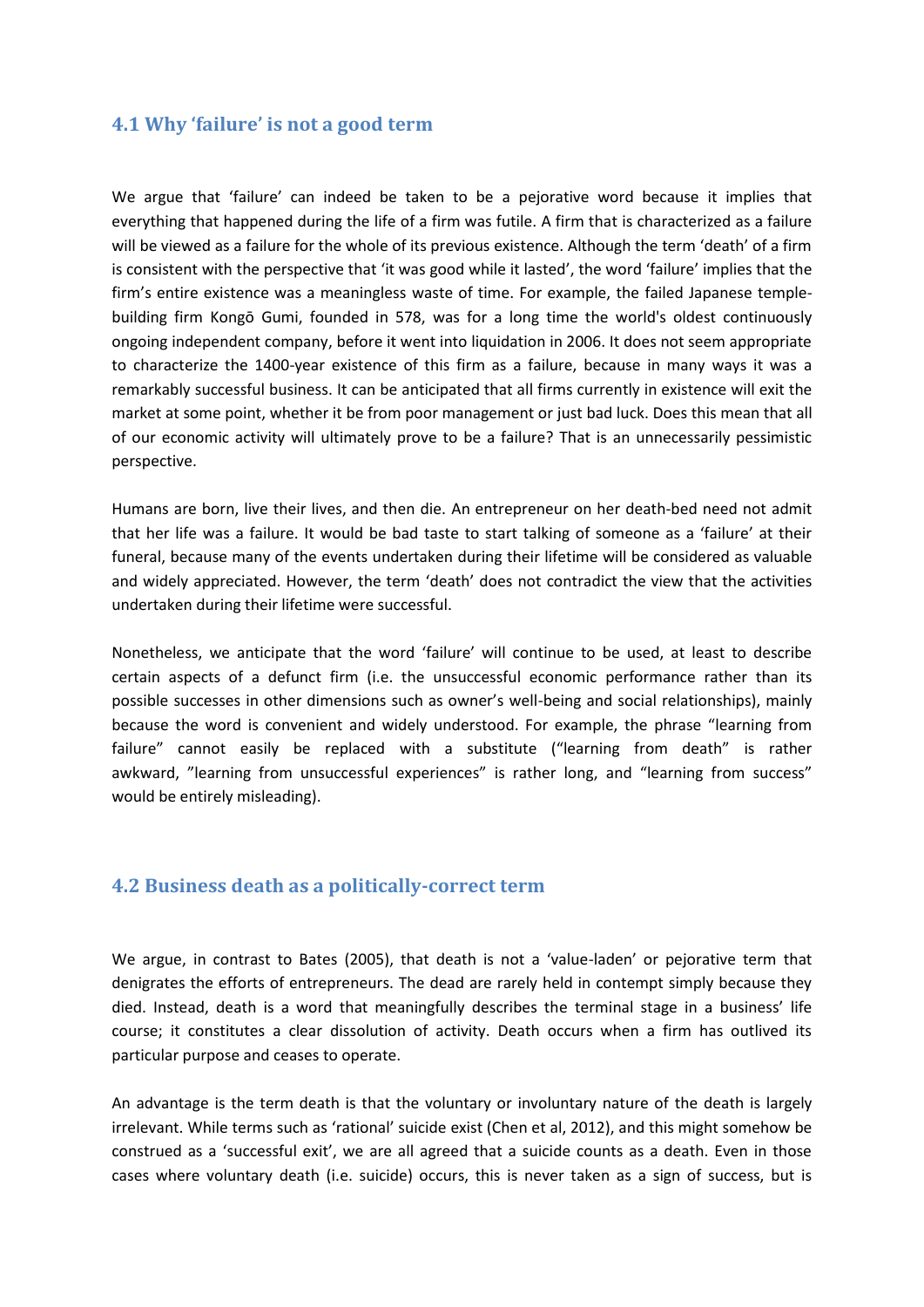treated with respect as the final end of the living being. Even in societies where suicide is, in some circumstances, socially encouraged (e.g. Harakiri in Japan in the Edo era), this is not taken as a success but as 'the better of two evils' and is mourned appropriately.

The categorization of suicide as a form of death is helpful to understand that the distinction between voluntary and involuntary business exit is in many ways *irrelevant -* at least from a business population perspective, and from the perspective of net employment (although probably not from the perspective of the reputation or grief of the entrepreneur). Self-reported perceptions of the exiting entrepreneur do little to change the underlying economic significance of the business death – that all things taken together, the business is no longer viable and has been terminated. However, one area in which the perceived success of a defunct business is relevant to policy is if unsuccessful entrepreneurs should be encouraged (and subsidized) to re-enter entrepreneurship on the basis of their prior 'success'.

In the case of retirement liquidation, the association of the business exit with death is even more natural, because the entrepreneur's expected death, and gradual slowdown before death, drives her retirement decision. The kind of firm involved in a retirement liquidation will probably not be the kind of high-impact innovative high-growth firm sought by policy-makers (or if it is, it will continue business under a new owner), but rather will probably be the sort of lifestyle firm that makes only a low economic contribution. Although some scholars have categorized retirement liquidation as a successful entrepreneurial exit (i.e. 'harvest liquidation'), we consider it especially appropriate to label retirement liquidation as a business death. Furthermore, from a policy perspective, it matters little if the retirement decision is a successful business termination or an unsuccessful one – because few successful entrepreneurs will consider re-entering business after having closed down for retirement.

## **5. Concluding remarks**

We argue that entrepreneurship research has gone too far in trivializing the death of businesses and rebranding these exits as successes. We agree with an observation in Marlow et al (2011, p. 1) that "the pendulum between failure and closure has swung too far towards the latter offering a more benign image of entrepreneurial potential and prospects." We argue that business death is a suitable term for business exits – both voluntary and involuntary exits. We consider that it would be appropriate to try to remove the word 'failure' from our entrepreneurship vocabulary, but not the word 'death'. Although we acknowledge that some business exits will be voluntary, nonetheless it should be recognized that the vast majority of business exits will correspond to the necessary demise of unviable businesses.

In the current 'era of the entrepreneur', in which the figure of the entrepreneur receives considerable adulation, there is a need for solid econometric work to address empirical questions. It is not sufficient to speculate that business deaths are successes because they provide learning opportunities – what we need is robust econometric evidence from representative large-scale samples regarding whether individuals emerging from prior business deaths do actually perform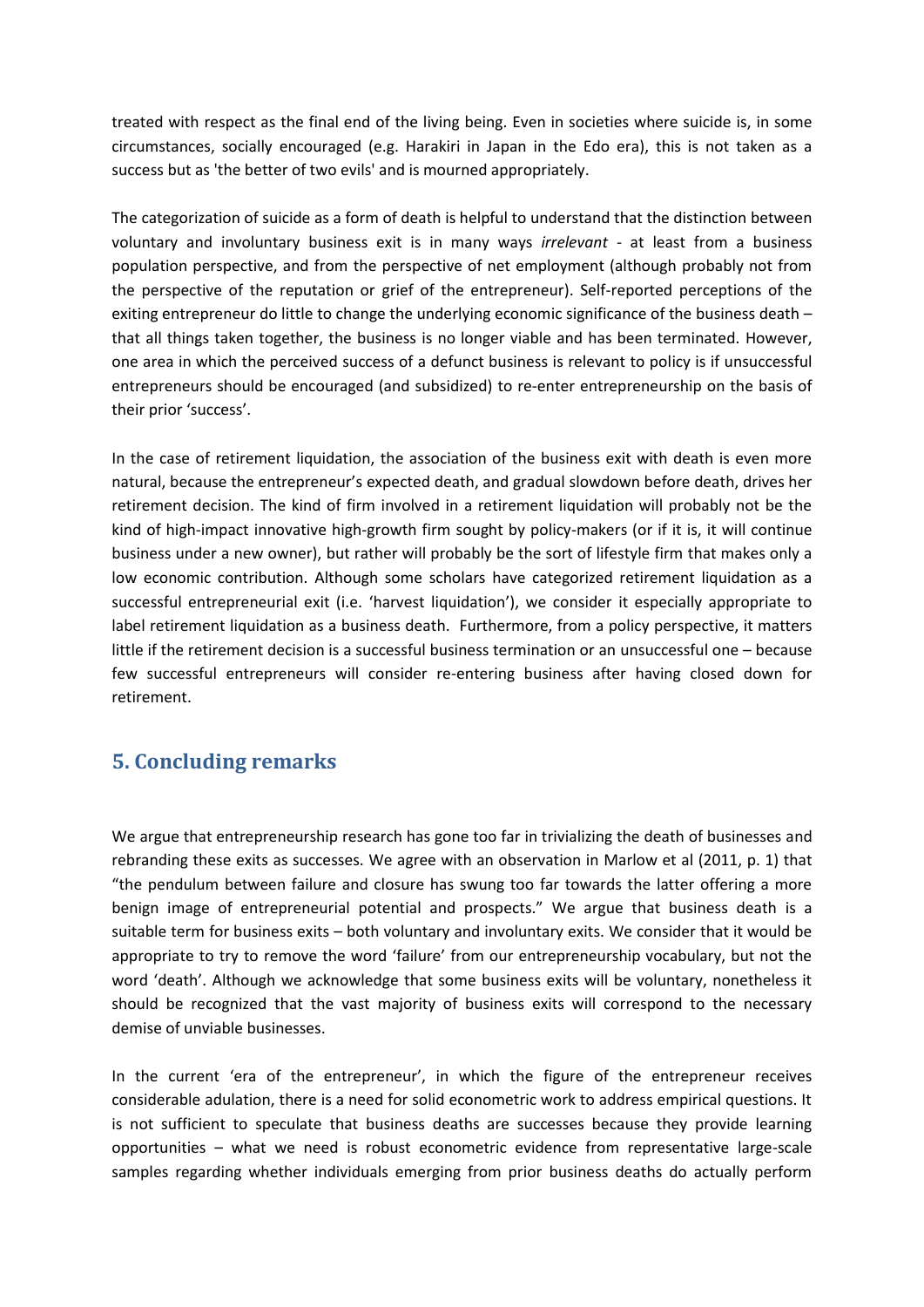better than a suitable control group, and if the learning benefits outweigh the combined social costs of prior business failure. After all, small business failure can be very costly to an economy (Watson and Everett, 1993). To date, however, the available evidence suggests that such learning effects are not present. Amid observations that the number of entrepreneurs is already excessive (de Meza, 2002; Shane, 2009), the policy of encouraging unsuccessful entrepreneurs to start again is potentially disastrous, and should be given thorough investigation, rather than being based on mere assumption.

Further work might also benefit from looking at the subjective well-being or life-satisfaction scores of entrepreneurs (Binder and Coad, 2012). For example, if entrepreneurs emerging from selfassessed 'voluntary' exits experience negative shocks to their happiness scores, then this would cast doubt on the voluntary nature of their exit decision.

Finally, we live in hope that developments will be made in databases so that future work will be able to properly classify events such as IPO and M&A as business continuations rather than deaths and rebirths.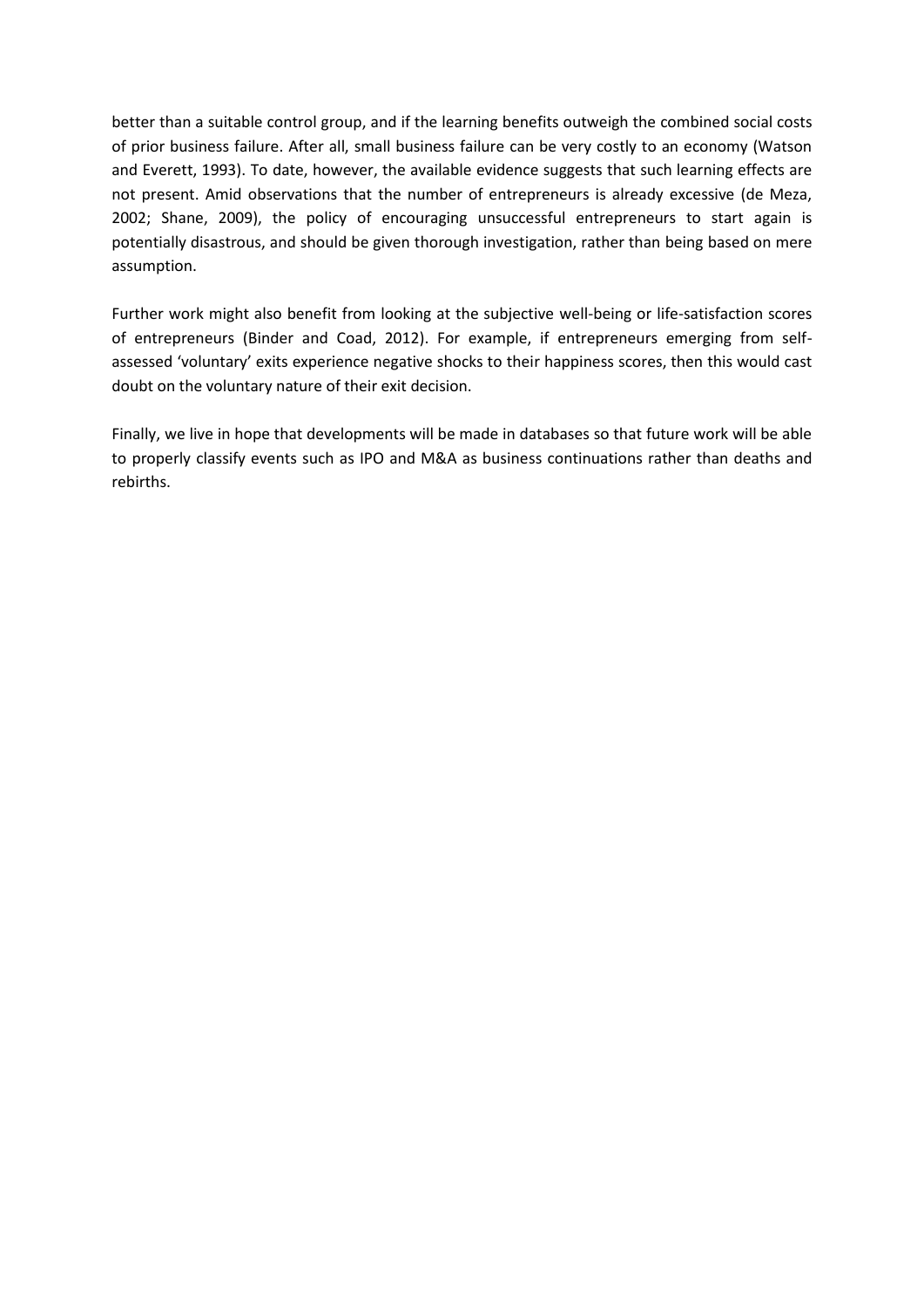## **References**

Audretsch D.B., Houweling P., Thurik A.R. (2004) "Industry evolution: diversity, selection, and the role of learning." International Small Business Journal 22(4), 331-348.

Balcaen S, Manigart S, Buyze J, Ooghe H (2011). "Firm exit after distress: differentiating between bankruptcy, voluntary liquidation and M&A." Small Business Economics, forthcoming.

Bates T (2005) "Analysis of young, small firms that have closed: delineating successful from unsuccessful closures" Journal of Business Venturing 20, 343-358.

Bhattacharjee A, Higson C, Holly S, Kattuman P (2008). "Macroeconomic Instability and Business Exit: Determinants of Failures and Acquisitions of UK firms." Economica 76, 108-131.

Binder M, Coad A (2012) "Life satisfaction and self-employment: A matching approach". Small Business Economics, forthcoming. DOI 10.1007/s11187-011-9413-9

Brander JA, Du Q, Hellman TF (2010) "The effects of government-sponsored venture capital international evidence" NBER Working Paper 16521.

Cefis E., Marsili O., (2006). "Survivor: the role of innovation in firms' survival." Research Policy 35, 626-641.

Chen J., Choi Y.J., Mori K., Sawada Y., Sugano S., (2012) "Socio-economic studies on suicide: a survey." Journal of Economic Surveys, 26 (2), 271-306.

Coad A., Frankish J., Roberts R., Storey D.J., (2013) "Growth paths and survival chances: An Application of Gambler's Ruin Theory," Journal of Business Venturing, forthcoming. DOI: 10.1016/j.jbusvent.2012.06.002

Cope, J. (2003). Entrepreneurial learning and critical reflection - Discontinuous events as triggers for 'higher-level' learning. Management Learning, 34(4), 429-450.

Cope, J. (2005). Toward a dynamic learning perspective of entrepreneurship. Entrepreneurship Theory and Practice, 29(4), 373-397.

Dawson C, Henley A (2013). "Overoptimism and entry and exit from self-employment." International Small Business Journal, in press. DOI: 10.1177/0266242612445462

Ericson, R., and Pakes, A. 1995. Markov-perfect industry dynamics - a framework for empirical work. Review of Economic Studies, 62(1): 53-82.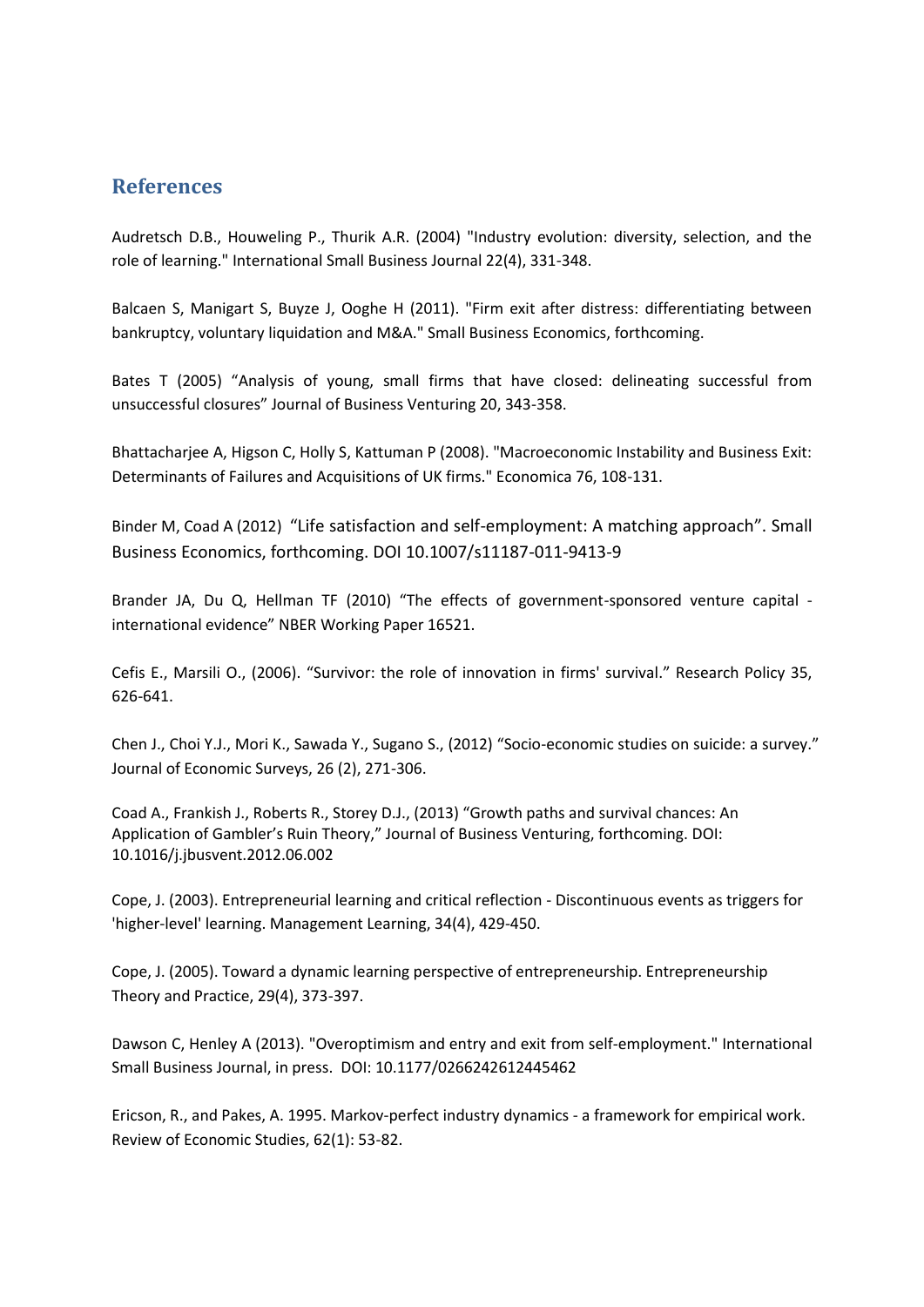Evans, G H Jr (1949) "The entrepreneur and economic theory: a historical and analytical approach", *American Economic Review Papers and Proceedings* 39 (3), 336-348.

Frank, M.Z. (1988) 'An Intertemporal Model of Industrial Exit', Quarterly Journal of Economics, 103(2), 333-344.

Frankish J, Roberts RG, Storey DJ, Spears TC, Coad A (2012) "Do entrepreneurs really learn? Or do they just tell you that they do?" Industrial and Corporate Change, forthcoming.

Gimeno J., Folta TB, Cooper AC, Woo CY., (1997). "Survival of the Fittest? Entrepreneurial Human capital and the persistence of underperforming firms." Administrative Science Quarterly 42, 750-783

Grilli L., (2010) "When the going gets tough, do the tough get going? The pre-entry work experience of founders and high-tech start-up survival during an industry crisis." International Small Business Journal 29 (6), 626-647.

Haleblian J, Finkelstein S (1999) "The influence of Organizational Acquisition Experience on Acquisition Performance: A Behavioral Learning Perspective" Administrative Science Quarterly 44, 29-56.

Harada, N (2007) "Which firms exit and why? An analysis of small firm exits in Japan." Small Business Economics 29, 401-414.

Harrison, R., & Leitch, C. M. (2005). Entrepreneurial learning: Researching the interface between learning and the entrepreneurial context. Entrepreneurship Theory and Practice, 29(4), 351-371.

Hayward, M. L. A., Shepherd, D. A., & Griffin, D. (2006). A hubris theory of entrepreneurship. Management Science, 52(2), 160-172.

Headd, B (2003) "Redefining Business Success: Distinguishing between Closure and Failure" Small Business Economics 21, 51-61.

Hoetker G, Agarwal R (2007). "Death hurts, but it isn't fatal: The postexit diffusion of knowledge created by innovative companies." Academy of Management Journal, 50 (2), 446-467.

Hughes, A (2008). "Entrepreneurship and Innovation Policy: Retrospect and Prospect." Political Quarterly 79, 133-152.

Jovanovic, B (1982) "Selection and the Evolution of Industry" Econometrica, 50 (3), 649-670.

Marlow S, Mason C, Mullen H (2011). "Advancing understanding of business closure and failure: A critical re-evaluation of the business exit decision." Paper presented at the 2011 ISBE conference, Sheffield, UK.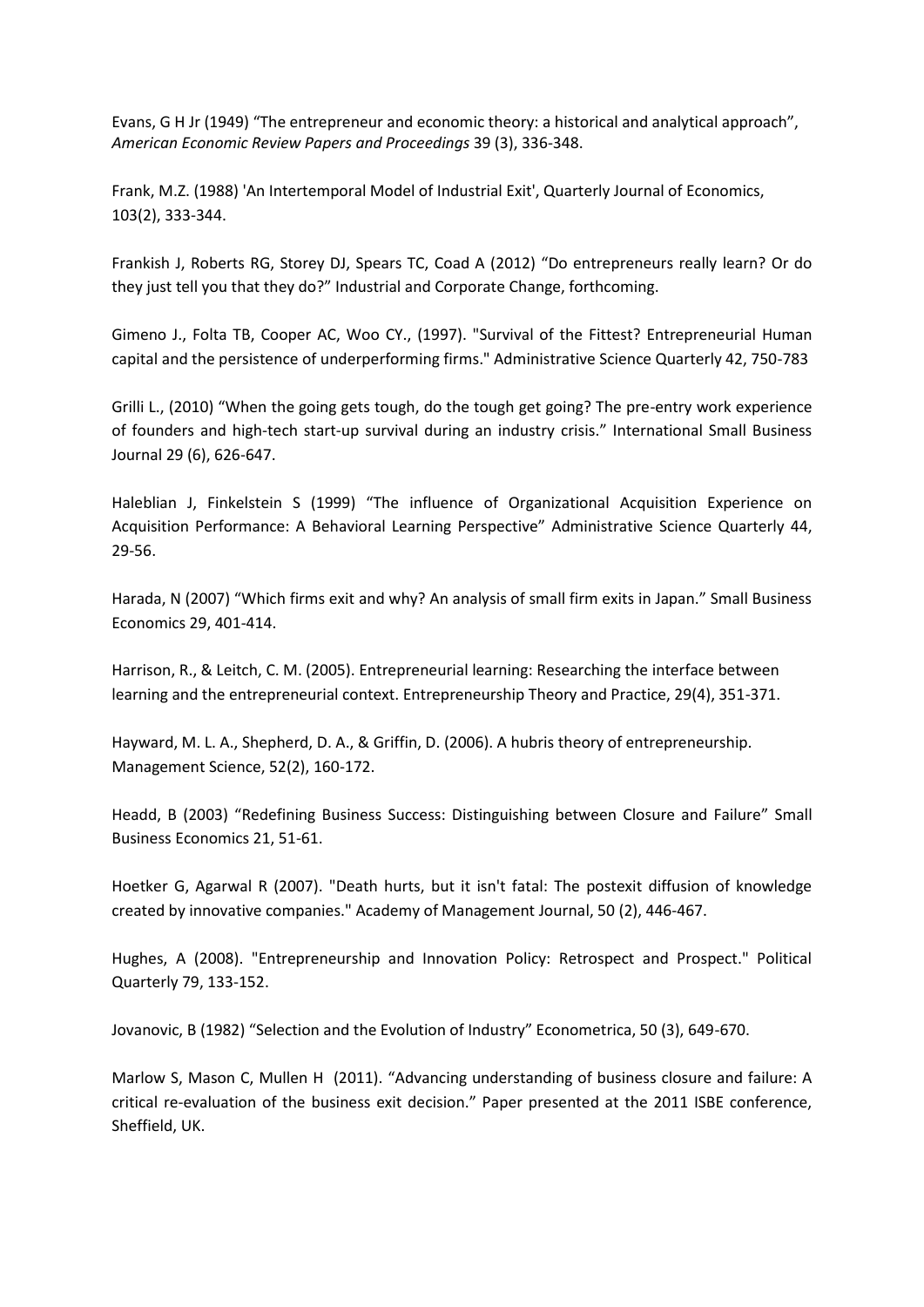Marshall, A (1961), Principles of Economics,  $8^{th}$  Edition, London UK: Macmillan and Co.; first published in 1890.

Mata J, Portugal P (2002). "The survival of new domestic and foreign-owned firms." Strategic Management Journal 23, 323-343.

Metzger, G., (2006); 'Once bitten twice shy? The performance of entrepreneurial re-starts', Discussion Paper 06-083, ZEW, Mannheim.

Metzger, G, (2007), 'Personal Experience: A most vicious and limited circle? On the role of Entrepreneurial Experience for Firm Survival', Discussion Paper No. 07-046, ZEW Mannheim.

de Meza, D (2002) 'Overlending', Economic Journal, 112, 477, February, F17-F31.

Muehlfeld K, P R Sahib, A van Witteloostuijn (2012) "A contextual theory of organizational learning from failures and successes: A study of acquisition completion in the global newspaper industry, 1981-2008", Strategic Management Journal 33 (8), 938–964.

Nielsen K, SD Sarasvathy (2011) "Who reenters entrepreneurship? And who ought to? An empirical study of success after failure." Mimeo, Aalborg University, Denmark.

Nightingale, P., Coad, A., (2013). "Muppets and Gazelles: Rooting Out Ideological and Methodological Biases in Entrepreneurship Research." Industrial and Corporate Change, forthcoming with revisions.

Oosterbeek H, Van Praag M, Ijsselstein A (2010). "The impact of entrepreneurship education on entrepreneurship skills and motivation." European Economic Review 54, 442-454.

Ronstadt R., (1986). "Exit, stage left: Why entrepreneurs end their entrepreneurial careers before retirement." Journal of Business Venturing 1, 323-338.

Schary M.A., (1991). "The Probability of Exit." Rand Journal of Economics 22 (3), 339-353.

Shane, S (2009) "Why encouraging more people to become entrepreneurs is bad public policy" Small Business Economics 33, 141-149.

Shepherd, D. A. (2003). Learning from business failure: Propositions of grief recovery for the selfemployed. Academy of Management Review, 28(2), 318-328.

Shepherd, D. A. (2009). Grief recovery from the loss of a family business: A multi- and meso-level theory. Journal of Business Venturing, 24(1), 81-97.

Storey, DJ (2006) "Evaluating SME policies and programmes: technical and political dimensions." pp248ff, in The Oxford Handbook of Entrepreneurship, Oxford University Press.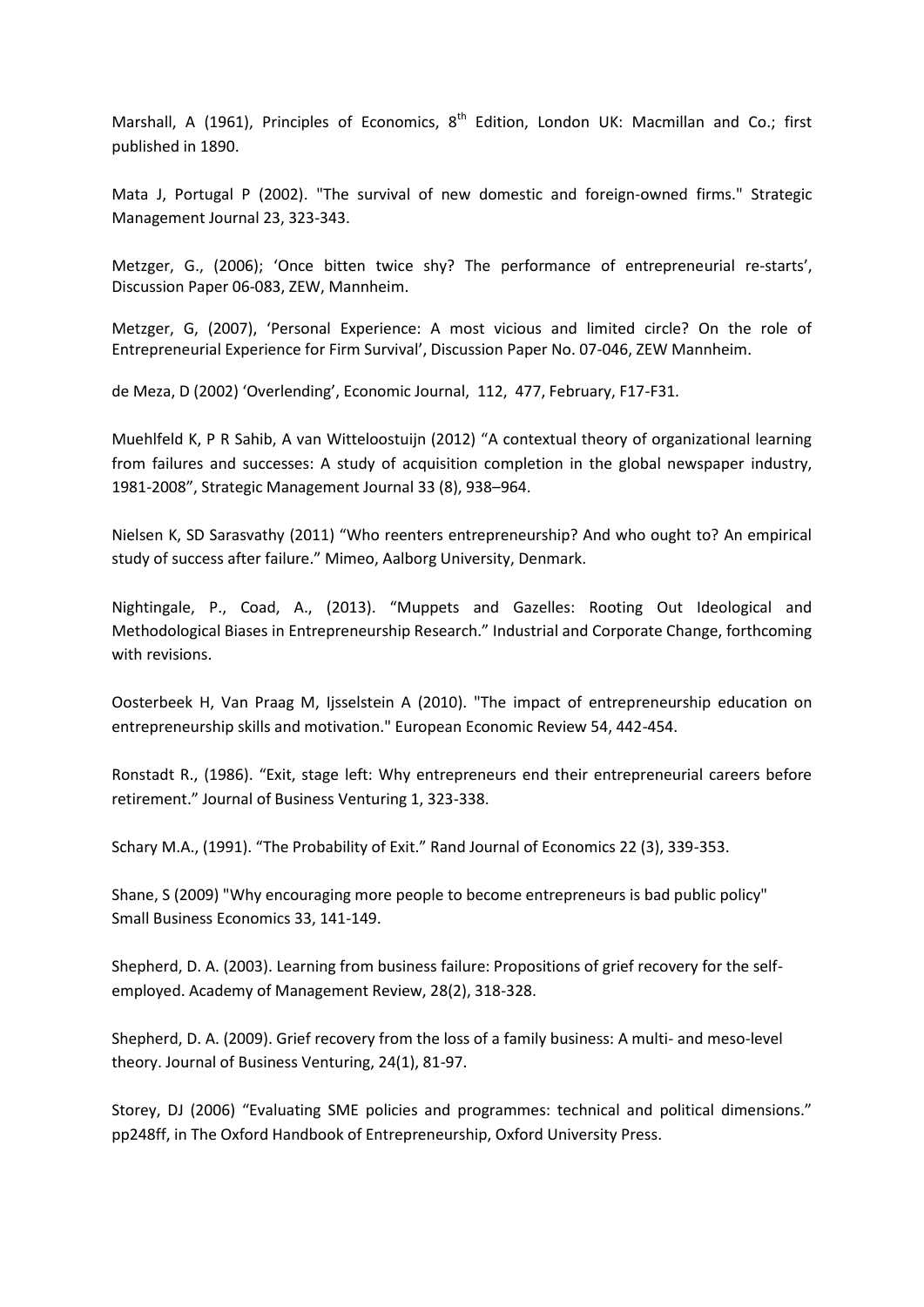Storey, D.J. and Wynarczyk, P. (1996), "The survival and non survival of micro firms in the UK", Review of Industrial Organization, 11(2), 211-229.

Storey, DJ (2011) "Optimism and Chance: the elephants in the entrepreneurship room", International Small Business Journal 29(4), 303–321.

Ucbasaran D, Shepherd DA, Lockett A, Lyon SJ (2012) "Life after business failure: The Process and Consequences of Business Failure for Entrepreneurs." Journal of Management, forthcoming.

Watson J., Everett J., (1993). "Defining Small Business Failure." International Small Business Journal 11, 35-48.

Wennberg K, J Wiklund, D R Detienne, M S Cardon (2010) "Reconceptualizing entrepreneurial exit: divergent exit routes and their drivers" Journal of Business Venturing 25, 361-375.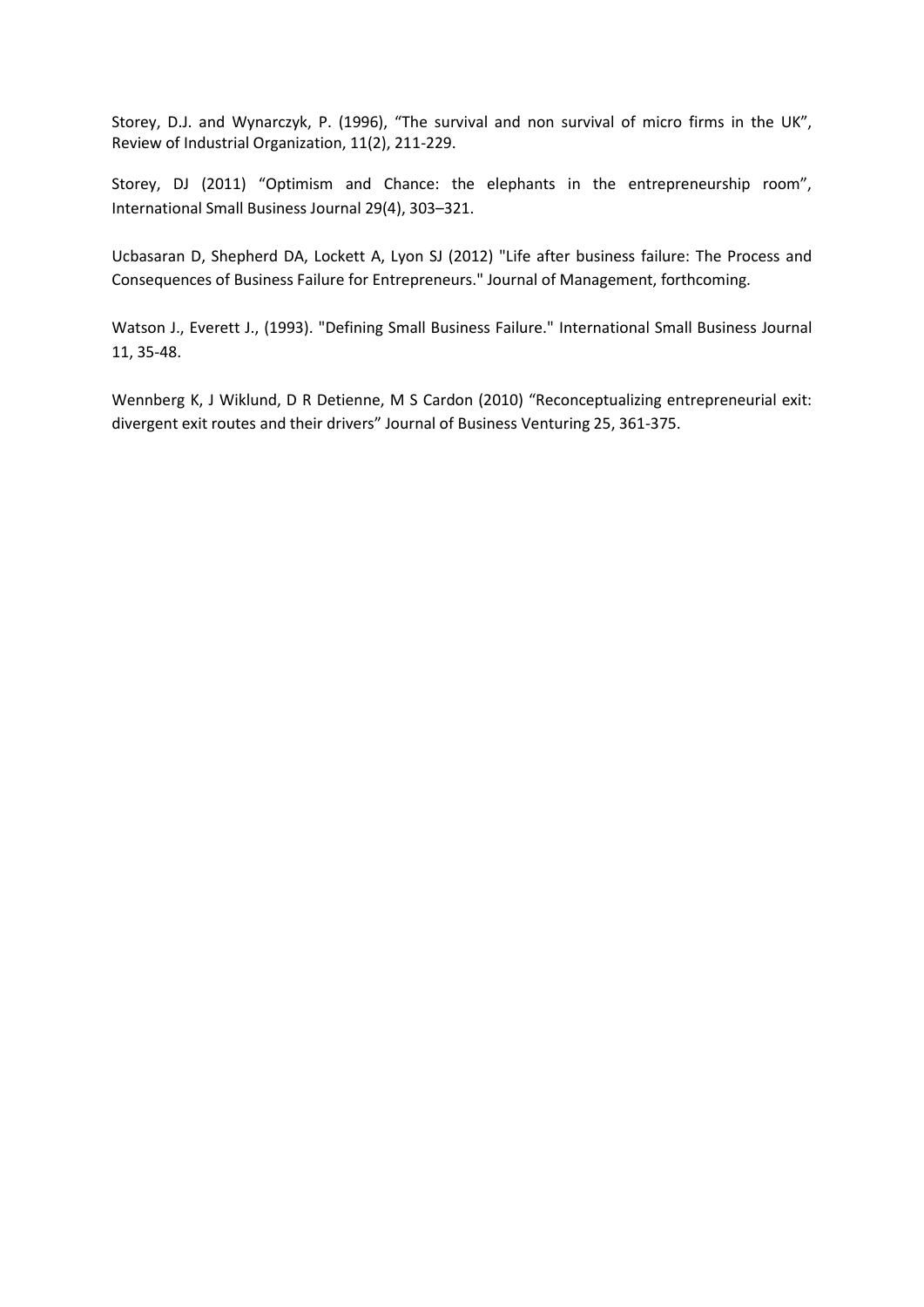|                             | Entrepreneurial continuation                  | <b>Business continuation</b>                                                      |
|-----------------------------|-----------------------------------------------|-----------------------------------------------------------------------------------|
| <b>Business</b><br>Survival | Entrepreneurial exit                          | Harvest sale                                                                      |
|                             | (e.g. IPO, Merger/Acquisition)                | Distress sale                                                                     |
| <b>Business</b><br>Death    | "Relatively<br>Voluntary death<br>unviable"   | harvest<br>Retirement, desired<br>(e.g.<br>career change, divorce)<br>Liquidation |
|                             |                                               | distress                                                                          |
|                             | "Absolutely<br>unviable"<br>Involuntary death | Bankruptcy                                                                        |

Figure 1: Decomposing business outcomes: a conceptual diagram